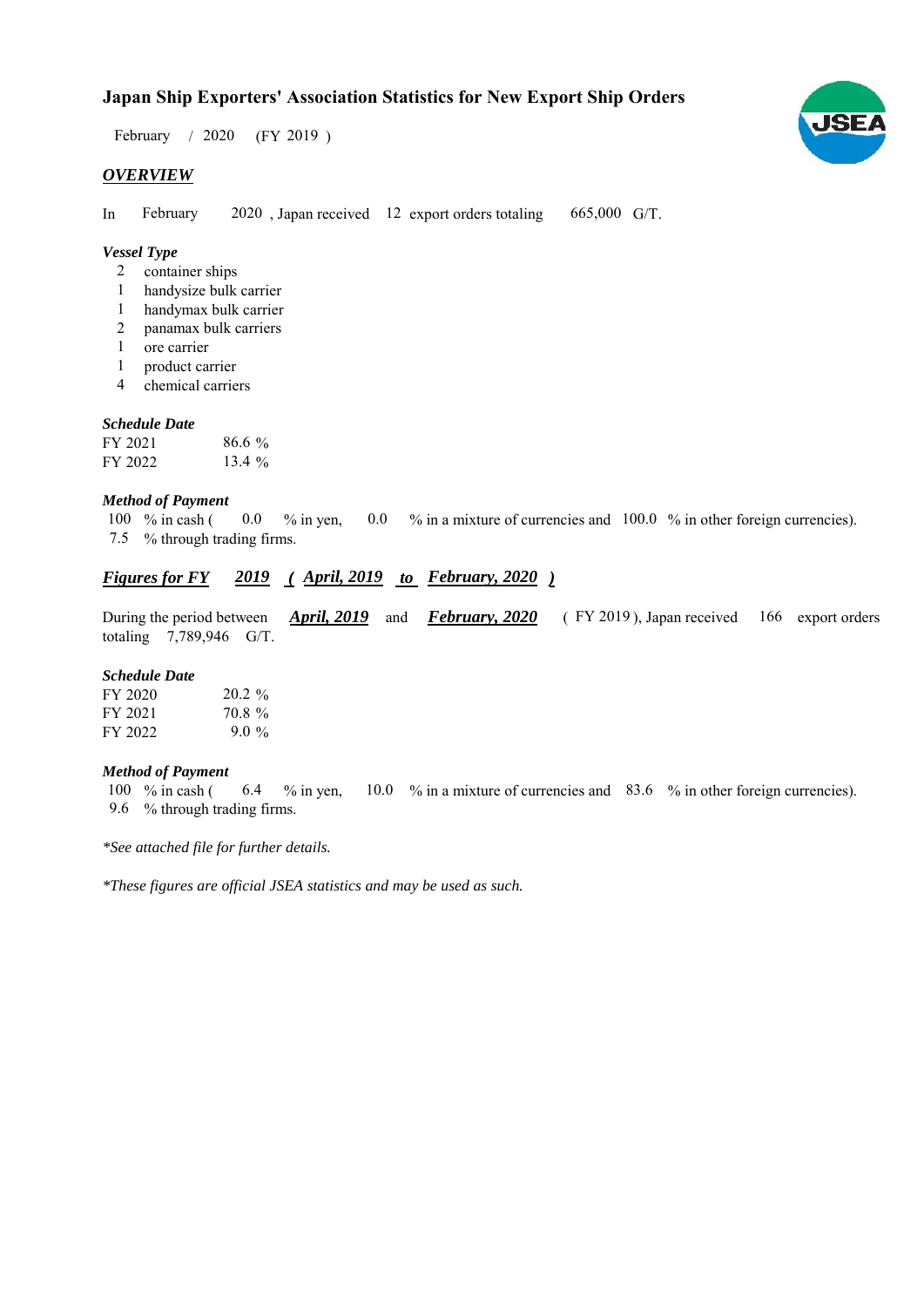# New Export Orders Placed in February 2020 (FY 2019) Based on Fiscal Year

JSEA (March 2020)

| Description           | Apr 18 to Mar 19 |            | Apr $19$ to Oct $19$ |           | November 2019 |         | December 2019 |          | January 2020 |         | February 2020 |         | Apr 19 to Feb 20 |           | Jan 20 to Feb 20 |            |
|-----------------------|------------------|------------|----------------------|-----------|---------------|---------|---------------|----------|--------------|---------|---------------|---------|------------------|-----------|------------------|------------|
|                       | No.              | G/T        | No.                  | G/T       | No.           | G/T     | No.           | G/T      | No.          | G/T     | No.           | G/T     | No.              | G/T       | No.              | G/T        |
| General Cargos        | 29               | .936,740   | 61                   | 285,340   |               | 19,150  |               | 19.980   |              |         |               | 234,000 | 11               | 558,470   |                  | 234,000    |
| <b>Bulk Carriers</b>  | 150              | 6,394,050  | 82                   | 3,699,600 | 14            | 661,000 |               | 837,900  | 17           | 695,350 |               | 350,900 | 135              | 6,244,750 |                  | 1,046,250  |
| Tankers               | 34               | 2,356,137  | 13 <sup>1</sup>      | 796,626   |               |         |               | 60,200   |              | 49,800  |               | 80,100  | <b>20</b>        | 986,726   |                  | 129,900    |
| Combined Carriers     |                  |            |                      |           |               |         |               |          |              |         |               |         |                  |           |                  |            |
| Others                |                  | .240       |                      |           |               |         |               | $\Omega$ |              |         |               |         |                  |           |                  |            |
| Total                 | 214              | 10,688,167 | 101                  | 4,781,566 |               | 680,150 | 20            | 918,080  | 18           | 745,150 | 12            | 665,000 | 166              | 7,789,946 | 30               | 1,410,150  |
| FY 2019 / FY 2018 (%) |                  | $*106.9$   |                      | 91.9      |               | 48.1    |               | 70.5     |              | 110.3   |               | 93.1    |                  | 83.7      |                  | ** $101.4$ |
| In CGT                |                  | 4,629,871  |                      | 2,059,285 |               | 298,268 |               | 391,742  |              | 348,018 |               | 304,480 |                  | 3,401,793 |                  | 652,498    |

*Figures for shipbuilding orders of 500 G/T and over for export as steel vessels placed with JSEA members are covered.*

\*FY 2018/FY2017

\*\*Calendar Year 2019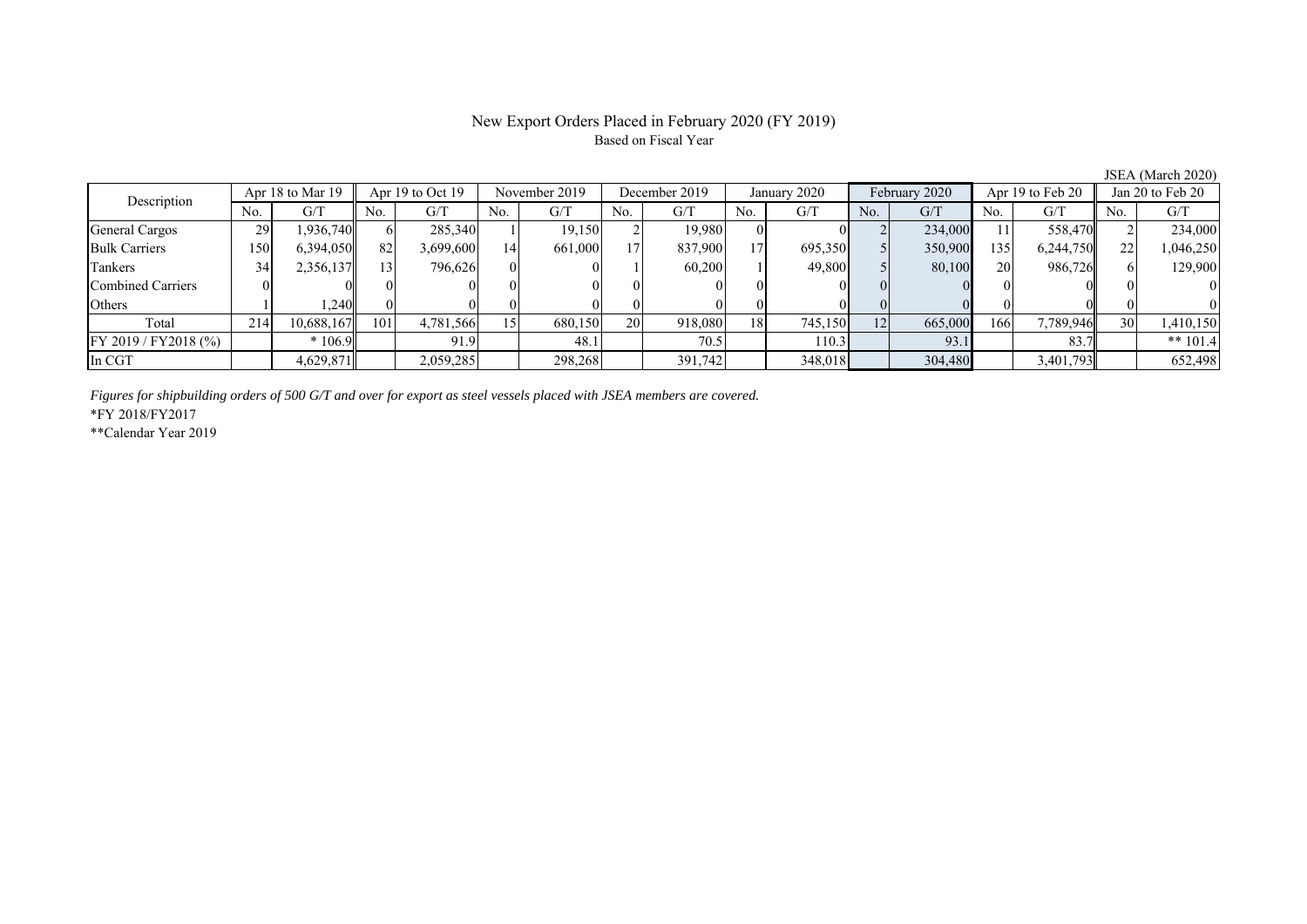# Export Ships Delivered in February 2020 (FY 2019) Based on Fiscal Year

JSEA (March 2020)

| Description           | Apr 18 to Mar 19 |            | Apr 19 to Oct 19 |           | November 2019   |         | December 2019 |         | January 2020 |           | February 2020 |           | Apr 19 to Feb 20 |            | Jan 20 to Feb 20 |            |
|-----------------------|------------------|------------|------------------|-----------|-----------------|---------|---------------|---------|--------------|-----------|---------------|-----------|------------------|------------|------------------|------------|
|                       | No.              | G/T        | No.              | G/T       | No.             | G/T     | No.           | G/T     | No.          | G/T       | No.           | G/T       | No.              | G/T        | No.              | G/T        |
| General Cargos        | ∩−               | 2,691,356  | 14               | 1,492,328 |                 |         |               |         |              | 18.658    |               | 18,658    | 16               | 1,529,644  |                  | 37,316     |
| <b>Bulk Carriers</b>  | 116              | 4,235,101  | 15               | 4,818,636 | 16              | 715,554 |               | 351,991 | 27           | 1,386,147 | 21            | 955,345   | 186              | 8,227,673  | 48               | 2,341,492  |
| Tankers               | 68               | 4,127,923  | 38               | 2,955,848 |                 | 111,537 |               | 132,000 |              | 375,151   |               | 331,163   | 56               | 3,905,699  |                  | 706,314    |
| Combined Carriers     |                  |            |                  |           |                 |         |               |         |              |           |               |           |                  |            |                  | $\Omega$   |
| Others                |                  |            |                  |           |                 |         |               |         |              |           |               |           |                  |            |                  |            |
| Total                 | 211              | 11,054,380 | 167              | 9,266,812 | 20 <sup>1</sup> | 827,091 |               | 483,991 | 34           | 1,779,956 | 29            | 1,305,166 | 258              | 13,663,016 | 63               | 3,085,122  |
| FY 2019 / FY 2018 (%) |                  | $*109.7$   |                  | 152.7     |                 | 66.4    |               | 74.9    |              | 226.8     |               | 117.3     |                  | 138.6      |                  | ** $162.6$ |
| In CGT                |                  | 5,410,238  |                  | 4,203,199 |                 | 374,899 |               | 240,156 |              | 730,323   |               | 577,312   |                  | 6,125,889  |                  | 1,307,635  |

*Deliveries of new shipbuilding orders of 500 G/T and over for export as steel vessels placed with JSEA members are covered.*

\*FY 2018/FY2017

\*\*Calendar Year 2019